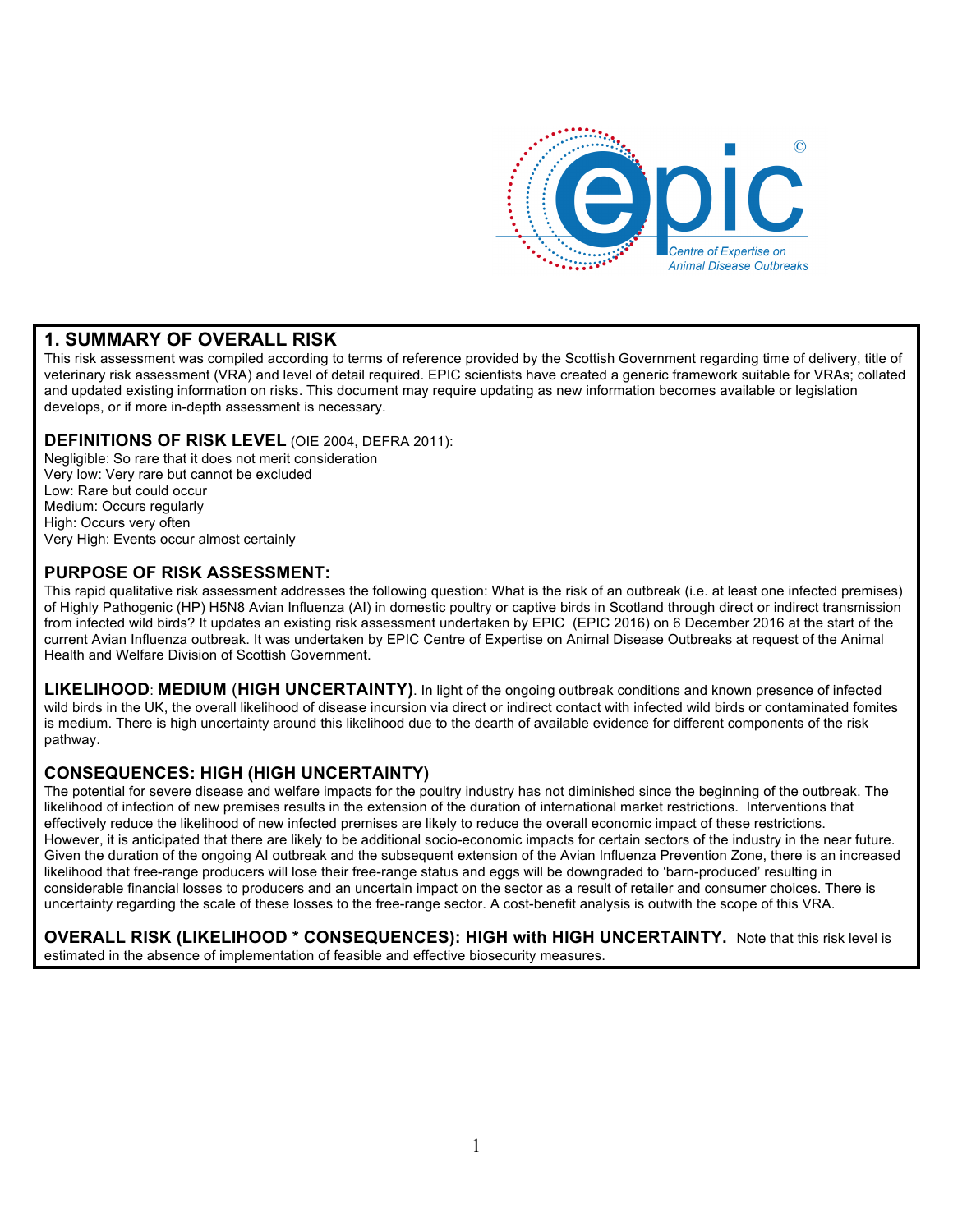## **2. LEGISLATION, DEFINITIONS and ASSUMPTIONS**

European Commission Council Directive 2005/94/EC. Legislation on Control Measures.

The Poultry Breeding Flocks and Hatcheries (Scotland) Order 2007

Article 6(1) of the AI order (S.S.I. 2006/336) provides that after carrying out a risk assessment, Scottish Ministers can consider declaring an AI prevention Zone if he/she is of the view that this is necessary to reduce the risk of transmission of AI to poultry or other captive birds from wild birds or from any other source.

Current EU Regulations for marketing of poultry meat (EC/543/2008) and eggs (EC/589/2008) allows poultry reared as free-range (chickens, capon, ducks, guinea fowl, geese and turkeys) and free-range laying hens to be housed inside for not longer than a period of 12 weeks without losing their free-range status if Government issues a housing restriction. A housing restriction (Avian Influenza Prevention Zone) was issued on December 6<sup>th</sup> 2016 and extended on 5<sup>th</sup> January 2017 to remain in force until 28<sup>th</sup> February 2017. Extending the AI prevention one beyond 12 weeks will lead to loss of free-range status. See also (EC) No 89/2006 amending Regulation (EC) No 2295/2003 marketing eggs where the access of hens to open-air runs is restricted (page 1, para 6,8,9) and (Article 1).

The purpose of this risk assessment is to assess the likelihood (probability) and consequences of exposure of domestic poultry to HPAI H5N8 via infected wild birds and contaminated fomites, and does not specifically consider the risk of introduction into wild birds in Scotland. The consequence assessment does not include a cost-benefit analysis.

### **3. HAZARD IDENTIFICATION**

(a) The hazard is: High Pathogenic Avian Influenza. The current circulating strain H5N8. However, the principles of the pathway in this risk assessment could extend to other HPAI or LPAI strains. The H5N8 HPAI virus has been isolated from outbreaks and wild birds in the EU during the current epizootic. The current epizootic is spreading rapidly in a wide range of migratory and non-migratory wild waterfowl in Europe causing mortalities in these birds. This is different to previous years and indicates a change in the virus pathogenicity for certain species of bird. It is unknown whether there are species of wild waterfowl, which do not show clinical signs of infection, or whether the virus can circulate in non-migratory wild birds. Expert opinion is that the virus will retain infectivity in the environment at low temperatures, for up to 55 days at 4<sup>o</sup>C (Ian Brown, EURL, *pers. comm.* to APHA). This means the environment could remain contaminated for several weeks at least." (APHA internal communication).

(b) Risk question: **What is the risk of an outbreak (i.e. at least one infected premises) of Highly Pathogenic (HP) H5N8 Avian Influenza (AI) in domestic poultry or captive birds in Scotland through direct or indirect transmission from infected wild birds?** Wild birds are commonly infected with avian influenza viruses and hence present a risk to domestic poultry. Free-range poultry are at particularly high risk due to their potential to interact, directly or indirectly, with wild birds.

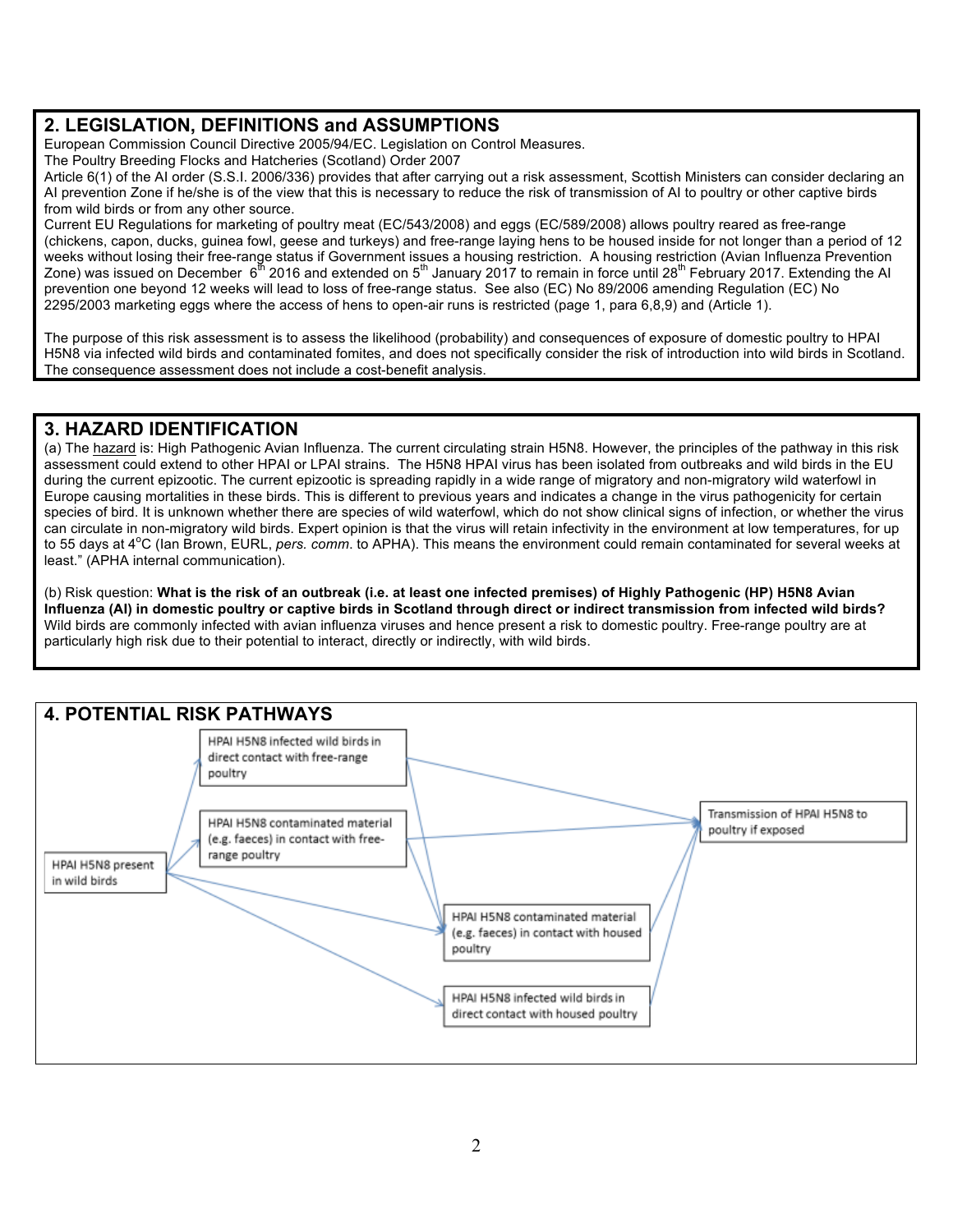|                                                                                                                                                                           | <b>5. EXPOSURE ASSESSMENT</b>                                                                                                                                                                                                                                                                                                                                                                                                                                                                                                                                                                                                                                                                                                                                                                                                                                                                                                                                  |                                                                                                                                                                                                                                                                                                                                                                                                                                                                                                                                                                                              |                                                                                                                                                                                                                                                                                                                                                                                                                                      |                                                                          |
|---------------------------------------------------------------------------------------------------------------------------------------------------------------------------|----------------------------------------------------------------------------------------------------------------------------------------------------------------------------------------------------------------------------------------------------------------------------------------------------------------------------------------------------------------------------------------------------------------------------------------------------------------------------------------------------------------------------------------------------------------------------------------------------------------------------------------------------------------------------------------------------------------------------------------------------------------------------------------------------------------------------------------------------------------------------------------------------------------------------------------------------------------|----------------------------------------------------------------------------------------------------------------------------------------------------------------------------------------------------------------------------------------------------------------------------------------------------------------------------------------------------------------------------------------------------------------------------------------------------------------------------------------------------------------------------------------------------------------------------------------------|--------------------------------------------------------------------------------------------------------------------------------------------------------------------------------------------------------------------------------------------------------------------------------------------------------------------------------------------------------------------------------------------------------------------------------------|--------------------------------------------------------------------------|
| Likelihood                                                                                                                                                                | <b>Risk factors</b>                                                                                                                                                                                                                                                                                                                                                                                                                                                                                                                                                                                                                                                                                                                                                                                                                                                                                                                                            | <b>Potential Control</b><br><b>Measures</b>                                                                                                                                                                                                                                                                                                                                                                                                                                                                                                                                                  | Uncertainties/<br><b>Assumptions</b>                                                                                                                                                                                                                                                                                                                                                                                                 | Likelihood<br><b>Estimate</b><br>(in absence)<br>of control<br>measures) |
| What is the<br>likelihood that<br>HP H5N8 is<br>present in wild<br>birds in<br>Scotland?                                                                                  | This depends on:<br>The location and species<br>involved in outbreaks in GB and<br>Europe. To date in GB, there<br>have been 39 birds which have<br>tested positive for H5N8 (2)<br>buzzards, 2 blackheaded gulls, 2<br>Canada geese, 3 Greylag Geese,<br>1 White-fronted goose, 10 mute<br>swans, 2 whooper swans, 1<br>peregrine falcon, 2 pochards, 1<br>mallard, 1 comorant, 1 teal, 1<br>tufted duck, 10 wigeon [APHA<br>online].<br>The likelihood HP H5N8 is now<br>$\blacksquare$<br>circulating in UK (native) wild bird<br>populations.<br>The migration of high risk wild<br>$\blacksquare$<br>bird species to Scotland. Infected<br>wild birds have been detected<br>over a large area in England and<br>Wales in areas where there are<br>large wild-bird assemblages or<br>over-wintering is likely to have<br>occurred. Only one infected wild<br>bird (a peregrine falcon) has<br>been detected in Scotland (as of<br>20/02/17) (APHA online). | The risk of new disease<br>incursions into domestic<br>poultry via wild birds will be<br>likely to decrease as the<br>number of wild bird<br>migrants decrease, but it is<br>unlikely to disappear<br>altogether when wild birds<br>migrate (away) in spring as<br>the virus has also been<br>detected in sedentary birds<br>(e.g. Mute swans and birds<br>of prey). Wild bird<br>migrations typically peak in<br>December - January.                                                                                                                                                        | <b>MEDIUM UNCERTAINTY</b><br>There is limited evidence about<br>the prevalence and transmission<br>of H5N8 between migratory and<br>local wild bird populations. It is<br>not known whether there is<br>silent spread (i.e. no visible<br>clinical signs) of H5N8 in some<br>species of waterfowl which<br>would permit continued,<br>undetected circulation in wild<br>birds even after winter migratory<br>birds have departed UK. | <b>HIGH</b>                                                              |
| What is the<br>likelihood of at<br>least one<br>infected wild<br>bird<br>transmitting<br>the infection<br>directly to<br>free-range,<br>backyard or<br>housed<br>poultry? | This depends on:<br>The distribution of wild birds (and<br>in particular, waterfowl) relative to<br>tree-range, backyard or housed<br>poultry premises.<br>Proximity of appropriate habitat<br>$\mathbb{L}$<br>for wild birds (ponds,<br>watercourses etc.)<br>Opportunities for direct<br>$\overline{\phantom{a}}$<br>interaction/contact.<br>Free-range, backyard or housed<br>bird status and degree of<br>housing/protection provided and<br>used by birds in each.<br>Proportion of producers and<br>$\blacksquare$<br>poultry keepers that comply with<br>the Avian Influenza Prevention<br>Zone in place.                                                                                                                                                                                                                                                                                                                                               | Housing birds.<br>$\overline{\phantom{a}}$<br>Overhead netting in<br>$\blacksquare$<br>small flocks.<br>Other biosecurity<br>practices to ensure<br>wild birds are<br>separated from flocks<br>such as feeding birds<br>indoors, discouraging<br>wild birds from<br>landing, removing wild<br>bird contaminants,<br>netting ponds and<br>draining watercourses,<br>removing feeders and<br>water stations from the<br>range, ensuring good<br>building maintenance<br>and regular<br>inspections for signs of<br>wild bird/rodent<br>access.<br>See below for other<br>biosecurity measures. | <b>HIGH UNCERTAINTY</b><br>There is historical evidence of<br>transmission of AI infection<br>between wild birds and domestic<br>poultry in the UK (2014, 2015,<br>2016). There is also genetic<br>evidence confirming the link<br>between wild birds and domestic<br>poultry infections.<br>In this outbreak, a large<br>proportion of disease<br>breakdowns have occurred in<br>housed birds                                       | <b>MEDIUM</b>                                                            |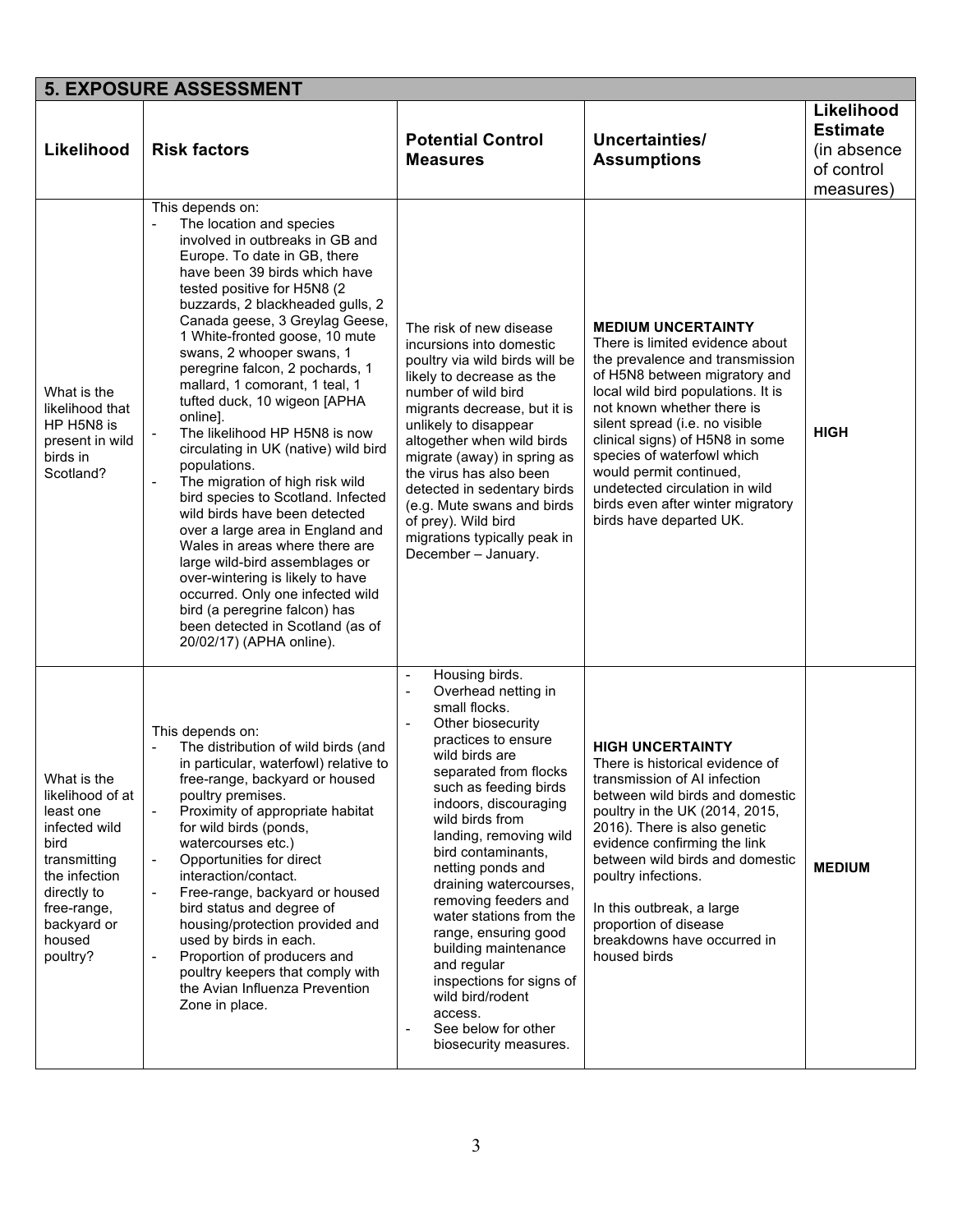| Likelihood                                                                                                                                       | <b>Risk factors</b>                                                                                                                                                                                                                                                                                                                                                                                                                                                                                                                                                                                                                                                                                                                                                                                                                                                                                                                                                                                                                                                                              | <b>Potential Control</b><br><b>Measures</b>                                                                                                                                                                                                                                                                                                                                                                                                                                                                                                                                                                                                                                                                                                                                                                                                                                                                                                                                                                                                                                                                                                                                                                                                                                                                        | Uncertainties/<br><b>Assumptions</b>                                                                                                                                                                                                                                                                                                                                                                                                                                                                                                                                                                                               | Likelihood<br><b>Estimate</b><br>(in absence)<br>of control<br>measures) |
|--------------------------------------------------------------------------------------------------------------------------------------------------|--------------------------------------------------------------------------------------------------------------------------------------------------------------------------------------------------------------------------------------------------------------------------------------------------------------------------------------------------------------------------------------------------------------------------------------------------------------------------------------------------------------------------------------------------------------------------------------------------------------------------------------------------------------------------------------------------------------------------------------------------------------------------------------------------------------------------------------------------------------------------------------------------------------------------------------------------------------------------------------------------------------------------------------------------------------------------------------------------|--------------------------------------------------------------------------------------------------------------------------------------------------------------------------------------------------------------------------------------------------------------------------------------------------------------------------------------------------------------------------------------------------------------------------------------------------------------------------------------------------------------------------------------------------------------------------------------------------------------------------------------------------------------------------------------------------------------------------------------------------------------------------------------------------------------------------------------------------------------------------------------------------------------------------------------------------------------------------------------------------------------------------------------------------------------------------------------------------------------------------------------------------------------------------------------------------------------------------------------------------------------------------------------------------------------------|------------------------------------------------------------------------------------------------------------------------------------------------------------------------------------------------------------------------------------------------------------------------------------------------------------------------------------------------------------------------------------------------------------------------------------------------------------------------------------------------------------------------------------------------------------------------------------------------------------------------------------|--------------------------------------------------------------------------|
| What is the<br>likelihood of<br>HP H5N8<br>contaminated<br>material<br>coming into<br>contact with<br>free-range<br>backyard or<br>housed birds? | This depends on:<br>Virus survival in the environment<br>Environmental temperatures and<br>$\overline{a}$<br>weather conditions. Cold weather<br>conditions enable longer survival<br>times (pers. comms. Ian Brown).<br>Expert opinion is that the virus<br>will retain infectivity in the<br>environment at low temperatures,<br>for up to 55 days at $4^{\circ}$ C (lan<br>Brown, EURL, pers. comm. to<br>APHA). This means the<br>environment could remain<br>contaminated for several weeks<br>at least." (APHA internal<br>communication).<br>Location under the flight pathway<br>and proximity to wild bird and in<br>particular, waterfowl habitats.<br>Number of movements of<br>potential fomites (such as<br>personnel, equipment and feed)<br>in and out of the bird housing (in<br>particular for housed birds).<br>Greater numbers of movements<br>increase the risk of introduction<br>of contaminated material. Layer<br>flocks (table eggs and breeders)<br>are likely to have more<br>movements than broiler units as<br>staff need to pick up eggs several<br>times per day. | Biosecurity measures on<br>farms to separate live<br>domestic poultry/captive<br>birds from contact with<br>faecal material and fomites<br>on outdoor areas, staff,<br>vehicles, feed, bedding,<br>collection of fallen stock<br>and equipment will reduce<br>the likelihood. These<br>measures may include:<br>Housing birds if<br>$\overline{\phantom{a}}$<br>possible.<br>Netting, fencing or<br>other measures<br>(removal of wild bird<br>contamination) to<br>prevent access of<br>domestic<br>poultry/captive birds to<br>watercourses, ponds<br>and other habitats<br>frequented by wild<br>birds (especially<br>aquatic species).<br>Reduced access by<br>$\overline{a}$<br>birds to the range<br>during daylight hours<br>(e.g. opening pop-<br>holes at 12 noon and<br>shutting back in at<br>dusk).<br>Discouraging wild bird<br>visits (i.e. not putting<br>out feeders for wild<br>birds near domestic<br>poultry/captive birds,<br>appropriate use of bird<br>scarers or policing<br>areas for wild birds).<br>$\overline{a}$<br>Keep domestic<br>waterfowl and poultry<br>separate.<br>C&D and biosecurity<br>$\overline{\phantom{a}}$<br>protocols for staff,<br>equipment and<br>vehicles. These<br>include effective and<br>routine use of boot<br>dips, dedicated house<br>boots and overalls. | <b>HIGH UNCERTAINTY</b><br>In this outbreak, a large<br>proportion of disease<br>breakdowns have occurred in<br>housed birds.<br>The likelihood will be reduced if<br>effective measures are put in<br>place. However, there is great<br>uncertainty and variability about<br>the effectiveness of biosecurity<br>measures and the degree of<br>compliance with recommended<br>best practices (including for<br>feed, water, by-products and<br>waste products) for different<br>types of poultry producers.<br>There is also some uncertainty<br>over the welfare impacts of bird<br>scarers on layers or free-range<br>broilers. | <b>MEDIUM</b>                                                            |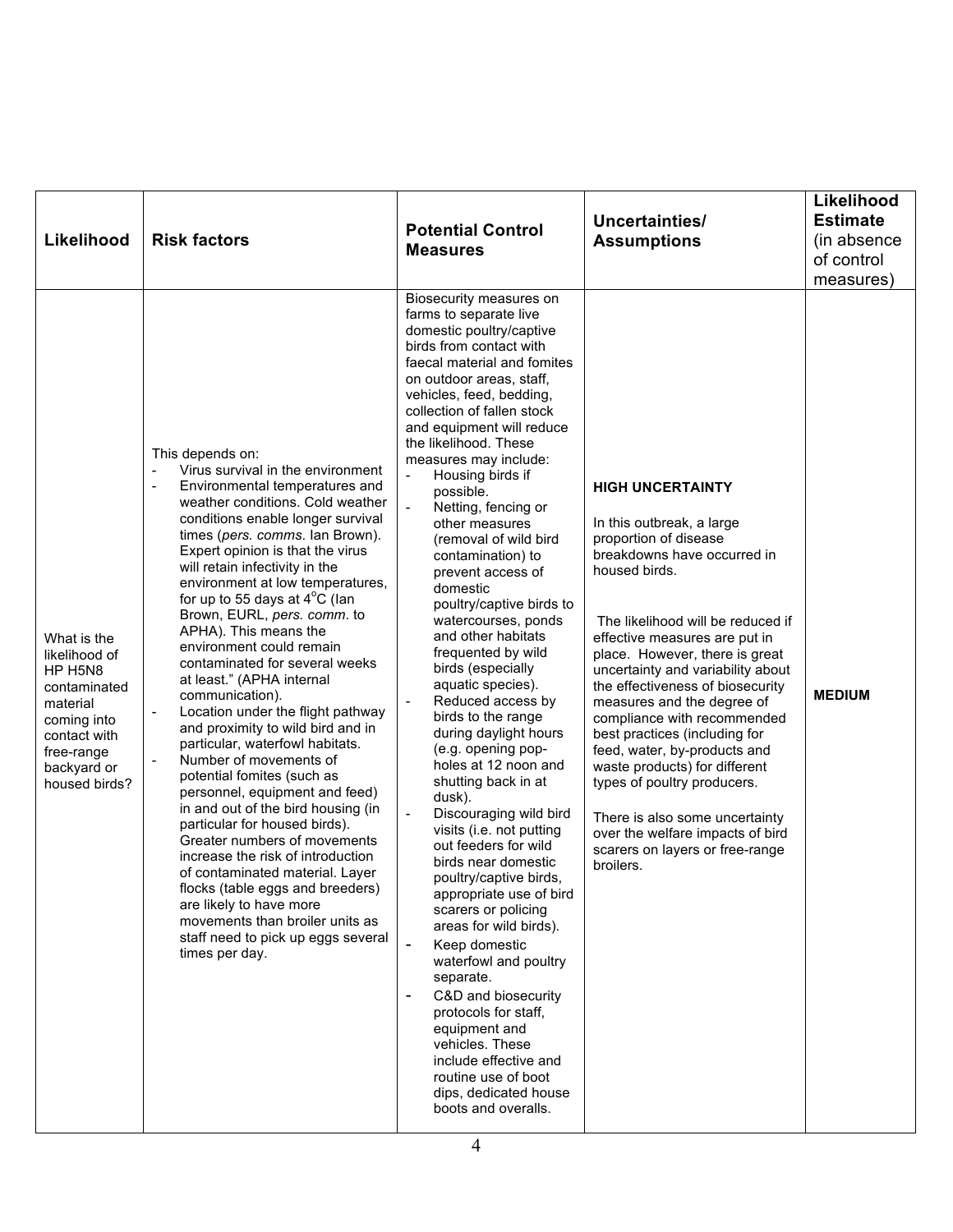| Likelihood                                                                                                                                                    | <b>Risk factors</b>                                                                                                                                                                                                                                                                                                                                                                                             | <b>Potential Control</b><br><b>Measures</b>                                                                                                                                                                                                                                                                                                                                                                                                                                                                                                                                                                                                                                                                                                                                                                                                                                                                                                                                                                                                                | Uncertainties/<br><b>Assumptions</b>                                                                                                                                                                                                                                                                                      | Likelihood<br><b>Estimate</b><br>(in absence<br>of control<br>measures) |
|---------------------------------------------------------------------------------------------------------------------------------------------------------------|-----------------------------------------------------------------------------------------------------------------------------------------------------------------------------------------------------------------------------------------------------------------------------------------------------------------------------------------------------------------------------------------------------------------|------------------------------------------------------------------------------------------------------------------------------------------------------------------------------------------------------------------------------------------------------------------------------------------------------------------------------------------------------------------------------------------------------------------------------------------------------------------------------------------------------------------------------------------------------------------------------------------------------------------------------------------------------------------------------------------------------------------------------------------------------------------------------------------------------------------------------------------------------------------------------------------------------------------------------------------------------------------------------------------------------------------------------------------------------------|---------------------------------------------------------------------------------------------------------------------------------------------------------------------------------------------------------------------------------------------------------------------------------------------------------------------------|-------------------------------------------------------------------------|
| What is the<br>likelihood of<br>HP H5N8<br>contaminated<br>material<br>coming into<br>contact with<br>free-range<br>backyard or<br>housed birds?<br>Contd.    | See above.                                                                                                                                                                                                                                                                                                                                                                                                      | <b>Biosecurity measures</b><br>contd.<br>Restriction of<br>$\mathbf{r}$<br>unnecessary visitors<br>and auditable records<br>of necessary visits.<br>Limited on-site<br>$\overline{\phantom{a}}$<br>movement of farm or<br>hired vehicles for feed<br>and water supply and<br>biosecure sourcing of<br>feed and equipment.<br>Appropriate routine<br>C&D of drains and<br>gutters to prevent<br>rainwater run-off<br>contaminating feed,<br>bedding or water<br>supplies<br>Dispatch of fallen<br>$\overline{\phantom{a}}$<br>stock off-site through<br>collection at site<br>perimeter.<br>Knowledge of staff<br>history and contact<br>with birds (e.g. hobby<br>flocks, pigeons etc.),<br>or locations where wild<br>birds may be present.<br>Effective vermin and<br>$\overline{\phantom{a}}$<br>pest control and<br>measures to prevent<br>access by vermin,<br>wildlife or domestic<br>pets to poultry feed,<br>water supplies or<br>poultry housing (i.e.<br>covered bins,<br>appropriate storage<br>methods and location,<br>building maintenance). | See above.                                                                                                                                                                                                                                                                                                                | See above.                                                              |
| Assuming<br>contaminated<br>fomites are<br>present on<br>site: what is<br>the likelihood<br>of<br>transmission<br>of AI HPH5N8<br>within poultry<br>premises? | Depends on:<br>Survival and transport of infected<br>material into areas where there<br>are birds present despite C&D<br>protocols and biosecurity<br>measures<br>Susceptibility to infection:<br>Presence of susceptible species<br>$\circ$<br>Stocking density<br>$\circ$<br>Stress (in housed birds,<br>$\circ$<br>particularly in free-range birds<br>such as geese, ducks that are<br>not normally housed) | See above<br>Ensure that all staff<br>are aware of potential<br>transmission routes<br>('risk pathways'); audit<br>compliance with<br>biosecurity measures<br>and C&D protocols<br>Facilities to prevent<br>$\overline{a}$<br>over-crowding<br>Measures to reduce<br>$\overline{\phantom{a}}$<br>environmental and<br>other stressors to<br>improve welfare of<br>housed birds.                                                                                                                                                                                                                                                                                                                                                                                                                                                                                                                                                                                                                                                                            | <b>HIGH UNCERTAINTY</b><br>The current IPs (which include<br>housed birds) in England<br>suggest that indirect contact via<br>fomites is plausible and likely.<br>There is both uncertainty and<br>variability about the standards of<br>biosecurity measures in place<br>for different poultry producers in<br>Scotland. | <b>MEDIUM</b>                                                           |